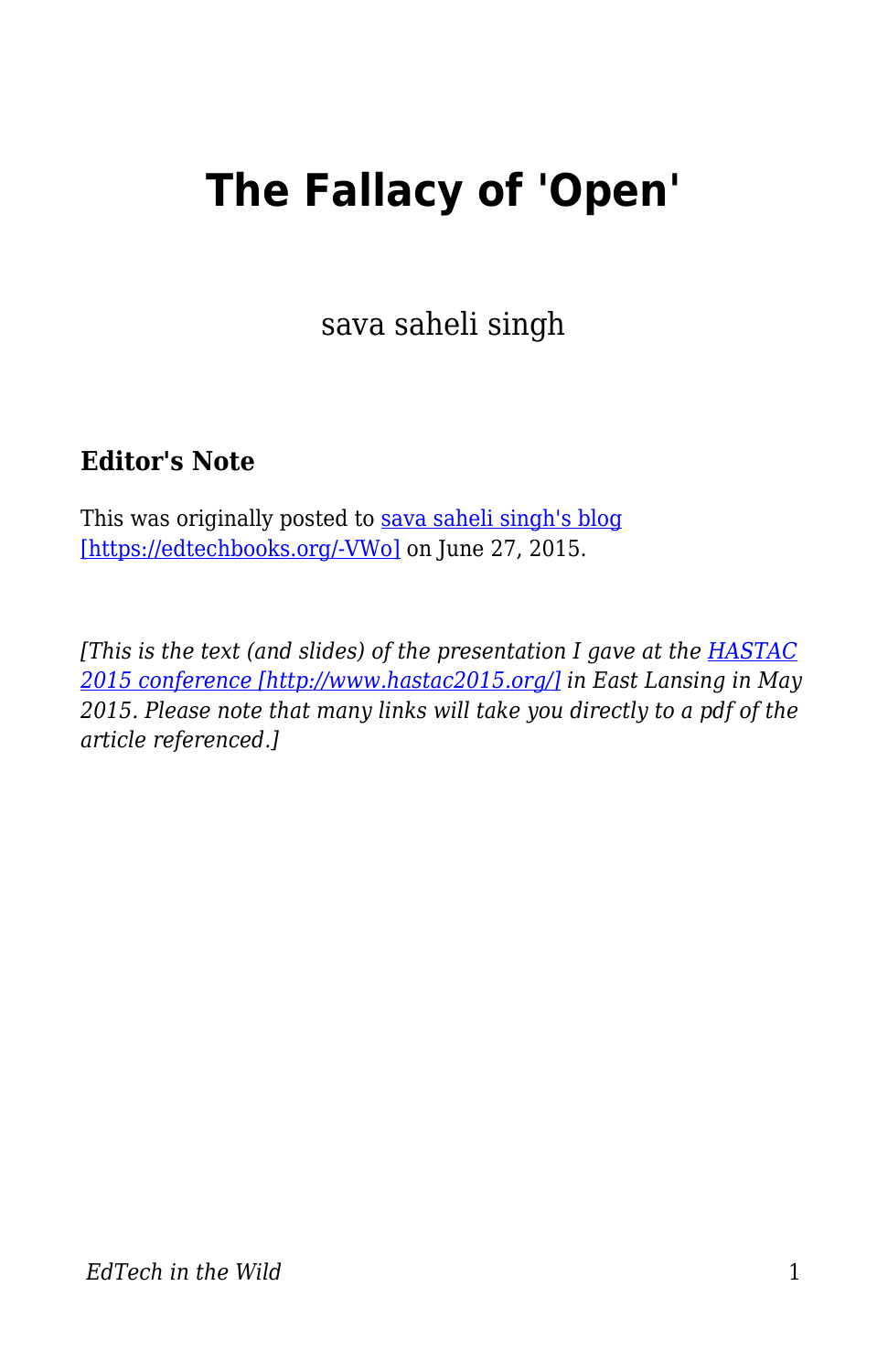

[https://edtechbooks.org/-NBY]

My presentation today is part of a larger work-in-progress that is essentially my dissertation, and I want to share some ideas and questions about what we think of as "open" and what we're meant to think of as "open" and the ramifications of both of these positions. Just to set my presentation in the proper context, my research is on the role of Twitter in academic communities and scholarly work. While reading about, researching, and being part of scholarly communities online, I've had the time and opportunity to reflect a lot on the concept of "open", and how that has evolved for me, and others, over time.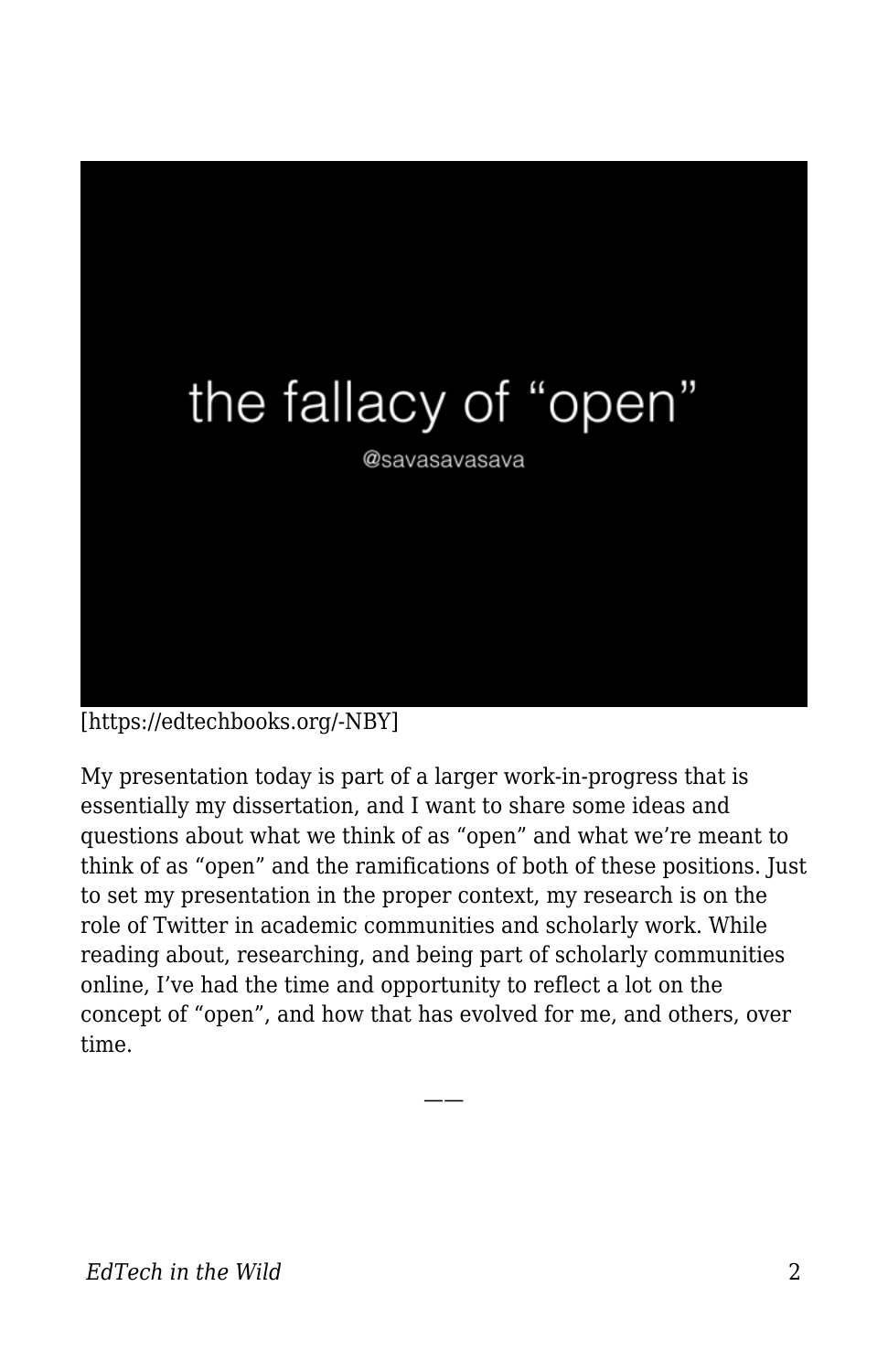

[https://edtechbooks.org/-HHh]

A note about my slides: I asked my Twitter community to tell me what "open" meant to them, and I will be showing some of those responses. Apologies to those whose tweets were not included here. All tweets were used with permission.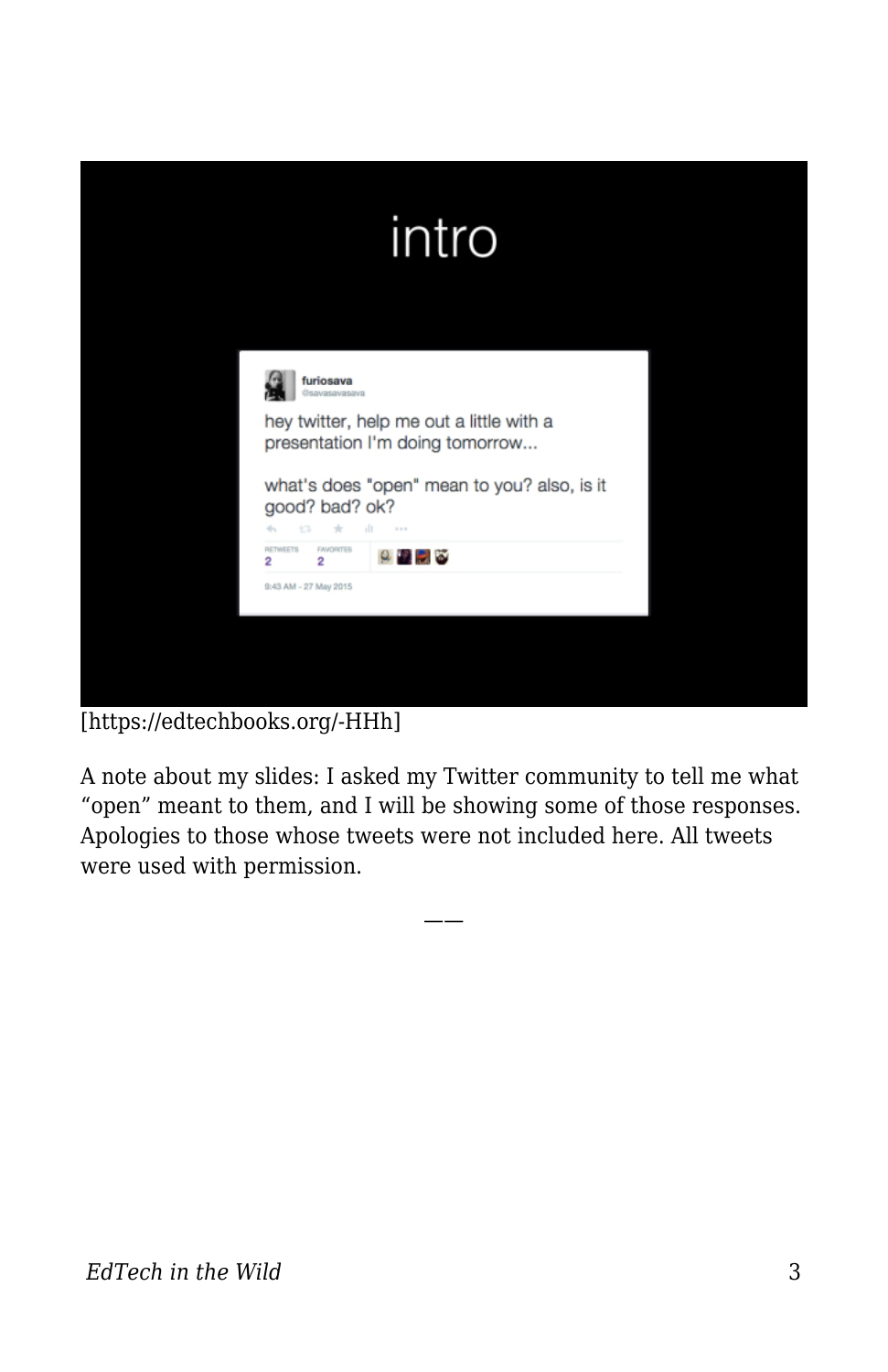|     |                                          | open stuff                                                                                                                                                                                                          |                       |  |
|-----|------------------------------------------|---------------------------------------------------------------------------------------------------------------------------------------------------------------------------------------------------------------------|-----------------------|--|
|     |                                          | <b>Matthew Harrison</b><br><b>Gmatthewharrison</b><br>@savasavasava endless blather (as in open<br>meetings), problems of adjacency and noise<br>(as in open floor plans), waste (open<br>refrigerators).<br>$-111$ | n<br><b>Following</b> |  |
|     | <b>FAVORITE</b><br>9:48 AM - 27 May 2015 | a                                                                                                                                                                                                                   |                       |  |
|     |                                          |                                                                                                                                                                                                                     |                       |  |
|     |                                          |                                                                                                                                                                                                                     |                       |  |
| - - | $\overline{\phantom{a}}$                 |                                                                                                                                                                                                                     |                       |  |

[https://edtechbooks.org/-qsb]

There are some commonly used concepts in the "open" world:

- *Open access*: is access to scholarly work, freeing it from being behind paywalls.
- *Open source*: is free access to software and hardware, increasing potential for collaborative programming and creating hardware components.
- *Open data*: is free access to data, making it easier for the public to potentially understand larger patterns in specific contexts, and increasing transparency in use of said data.
- *Open content*: is free access to online content for reuse, revision, remix, and redistribution.

*Open* in all these contexts talks about *access to* rather than a way of being, but when we partake in any of these contexts, we're often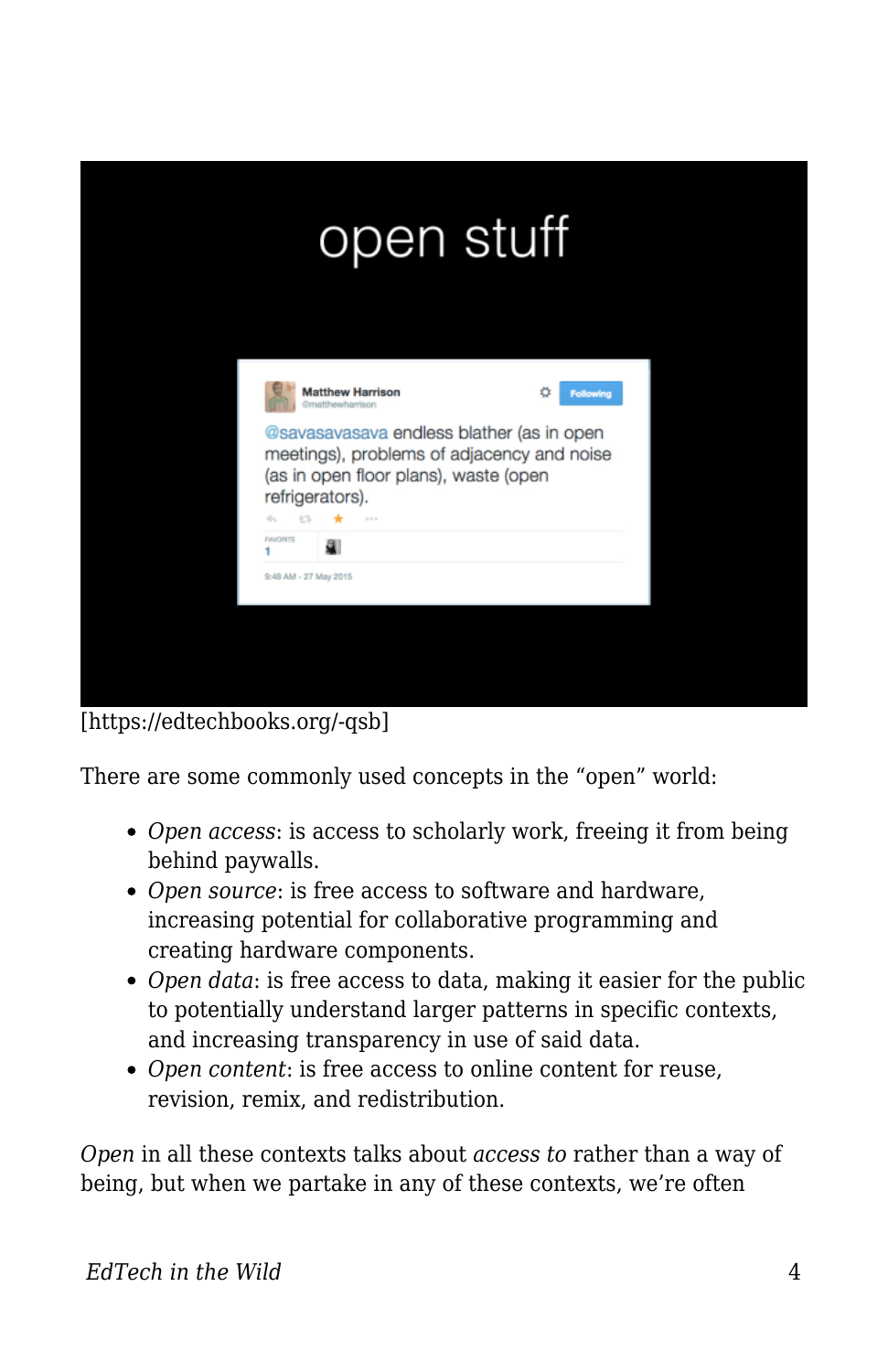expected to be *open*. We can already see the built-in divides and the somewhat misleading implication of "access". For example, open data implies access to certain kinds of data, but without knowledge of how to use that data or what to do with it, it being "open" is of little use to us.

——



[https://edtechbooks.org/-dTA]

When "they" created the internet, and I'm simplifying things a little here, it was with a view to creating an open and democratic space which would allow for the free exchange of ideas. While this is one of the things that happened, sadly, it's not the only thing that happened. We reminisce about the "good old days of the internet" which was about 15 years ago, when things seemed simpler and friendlier, and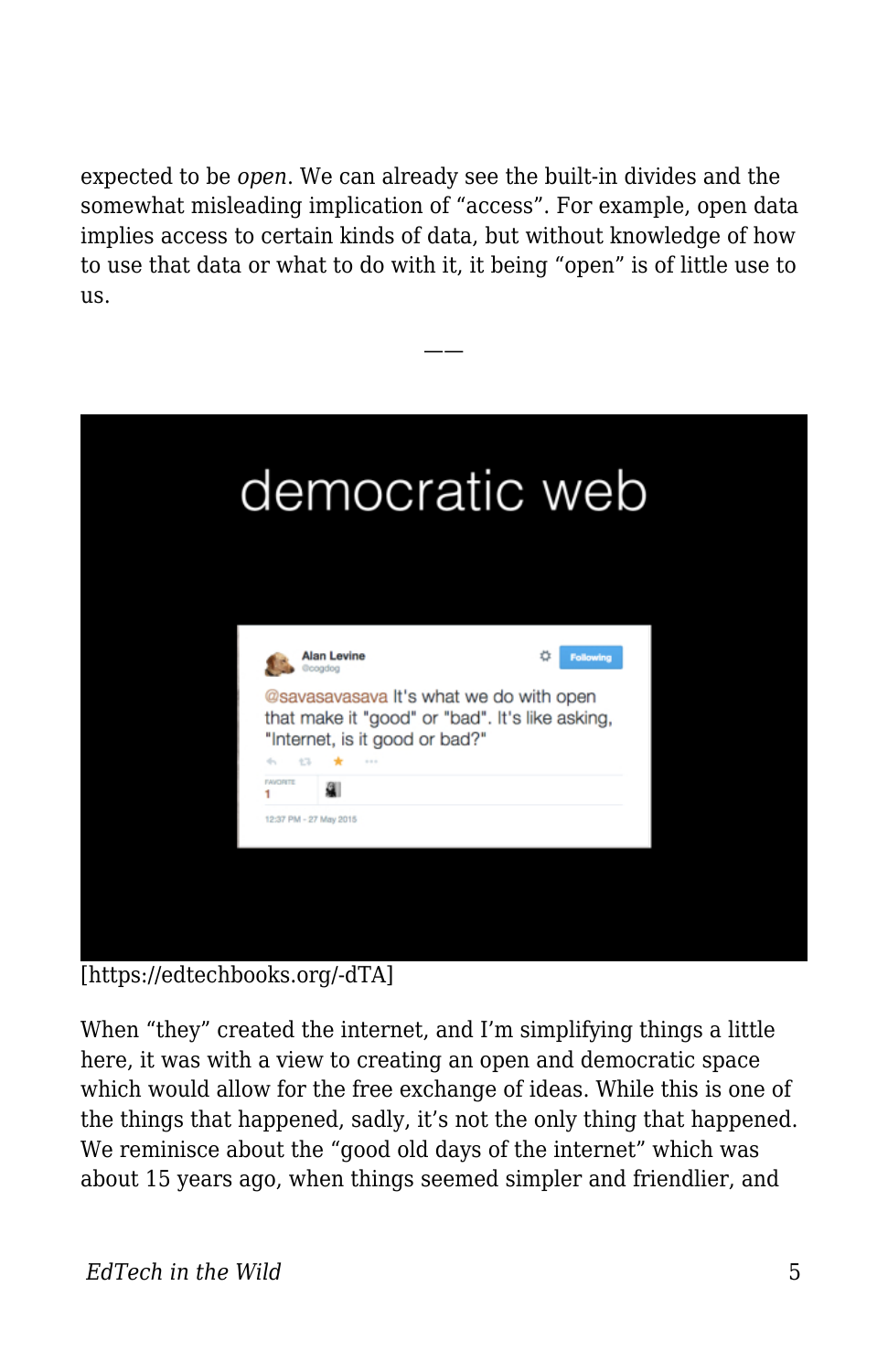now we reminisce about the social media of 5 years ago, when things seemed simpler and friendlier. 5 years! That isn't even a blip in time!

——



[https://edtechbooks.org/-Kpy]

So what is the difference between social media, then and now? The number of people? The kinds of conversations? The features of the platforms? Being able to talk about the good old days of social media is in itself a privilege. We yearn for the days when our privilege meant we had a particular kind of access to things. And now that everyone has access to those things, they've ruined our fun. How Twitter and other social media platforms were designed and how that design has changed over time has had a huge impact on how we interact with each other - some good, many bad. I won't go into the whole "they're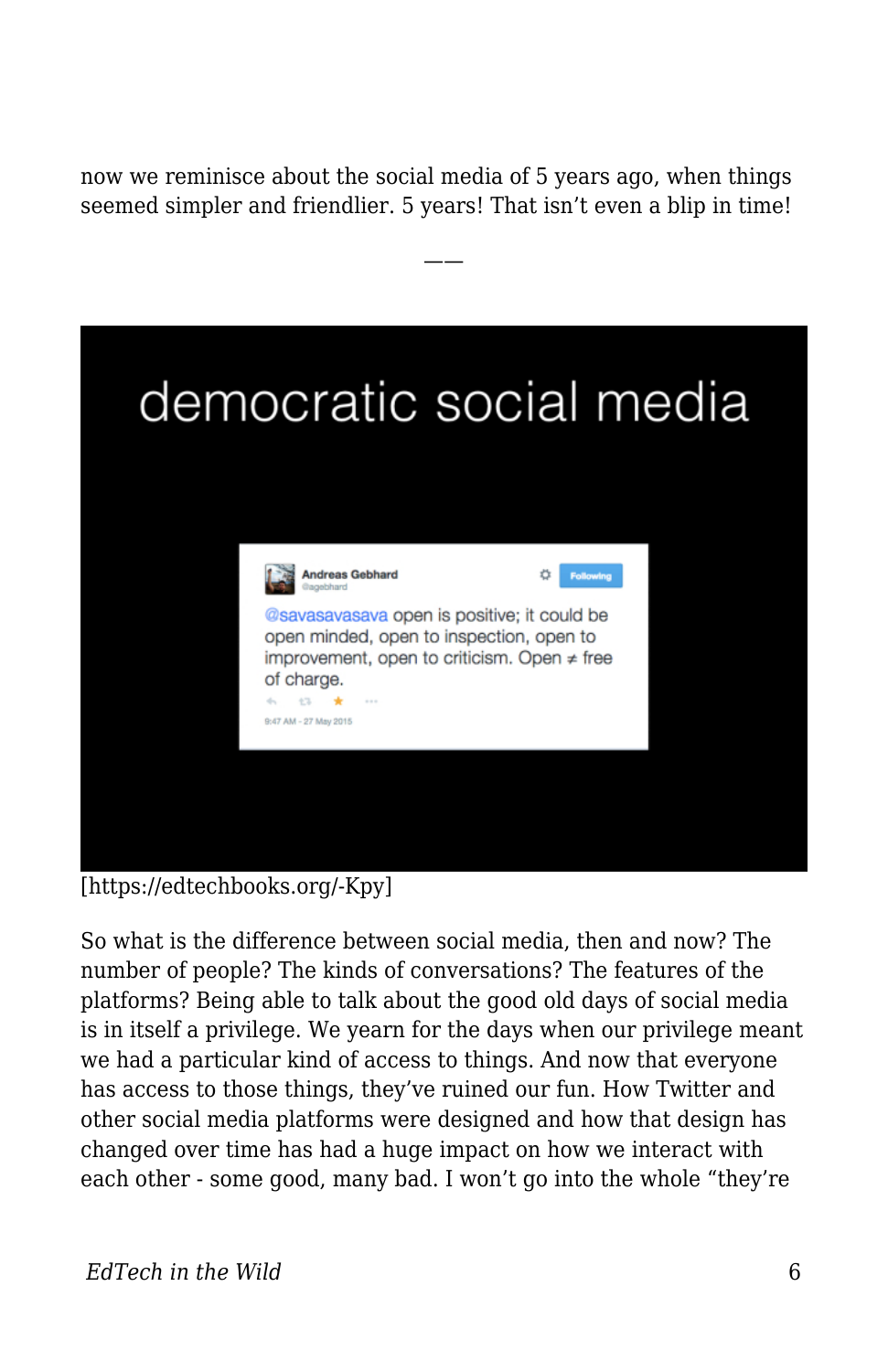using our data!" thing because that's a different conversation, but these platforms were designed with specific people in mind, and those people were rarely people of color, minorities, women, or marginalized folks. And, sadly, these are the people who are most often harmed by the very openness that they're meant to embrace.

——



[https://edtechbooks.org/-Qex]

Social networking platforms make it easy to share and reshare things - links, ideas, comments, research - and also find community around shared values or interests. As [George Veletsianos found](http://www.veletsianos.com/wp-content/uploads/2013/12/veletsianos_open_practices_and_identity.pdf) [\[https://edtechbooks.org/-NYp\],](http://www.veletsianos.com/wp-content/uploads/2013/12/veletsianos_open_practices_and_identity.pdf) these online spaces provide academics a perfect setting to share their work, and in fact, "sharing" is considered a virtue, and possibly a virtue that adds to an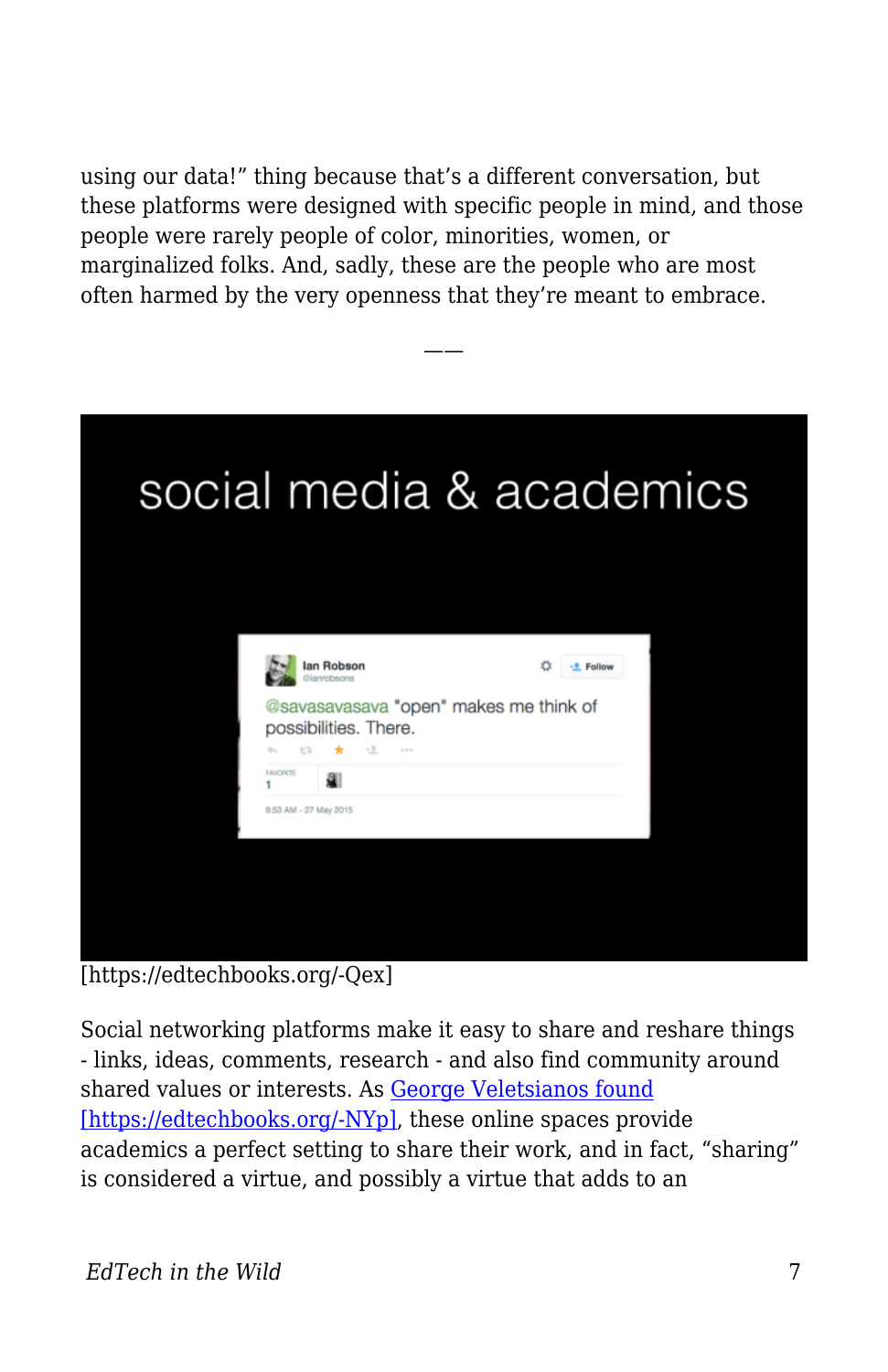individual's social capital and online currency. This idea is also supported by [Christina Costa's work \[https://edtechbooks.org/-mfW\]](http://journals.co-action.net/index.php/rlt/article/view/21274) on the Participatory Web as a space for collaboration and sharing. Costa uses the collective term "Participatory Web" to mean,

… a set of digital communicating networks, applications, and environments on which individuals act as active participants, contributors, and co-creators of information, knowledge, and opinions,

which contribute to what she refers to as the habitus of digital scholars.

With the advent of the internet, some might consider academic identity as an important part of an academic CV. Scholars and academics who demonstrate an understanding of the online world bring to their positions that added advantage. There are those academics who have a robust online presence, one that is either carefully cultivated, or curated in such a way that the community they have created reflects who they are. Often, because of online identities, academics have access to opportunities that otherwise might have passed them by. Invitations to collaborate, access to online publishing, networking, and even access to senior academics one would normally never be able to talk to. Some academics take the trouble to groom their online identity in such a way as to appear more desirable and well-connected, increasing their chances at job opportunities.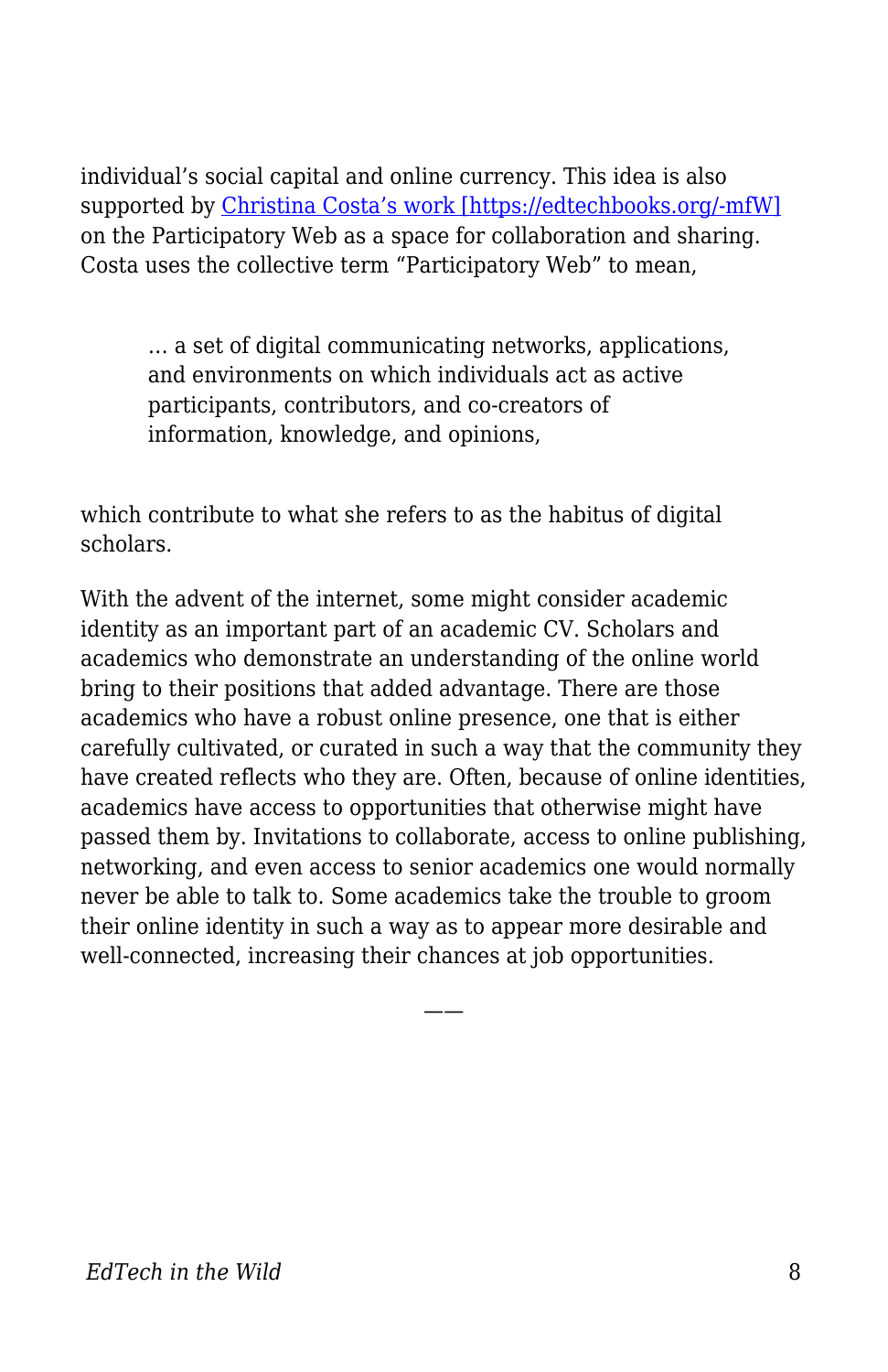

[https://edtechbooks.org/-wbz]

[John Willinsky referred to this as the "reputational economy"](http://nopr.niscair.res.in/bitstream/123456789/10242/4/ALIS%2057%283%29%20296-302.pdf) [\[https://edtechbooks.org/-guS\]](http://nopr.niscair.res.in/bitstream/123456789/10242/4/ALIS%2057%283%29%20296-302.pdf), where reputation is currency with the academy, in which

…reputation in academic life controls the production, consumption, and distribution of this public good known as research and scholarship.

He notes that we need to reassess scholarly reputations given the rise in use and popularity of the digital element of scholarly communication, especially with things like open access. [Bonnie](http://theory.cribchronicles.com/Open%20to%20Influence%20Pre-print.pdf) [Stewart notes \[https://edtechbooks.org/-mWA\]](http://theory.cribchronicles.com/Open%20to%20Influence%20Pre-print.pdf) that scholars cultivate a type of reputation and influence on Twitter that is different from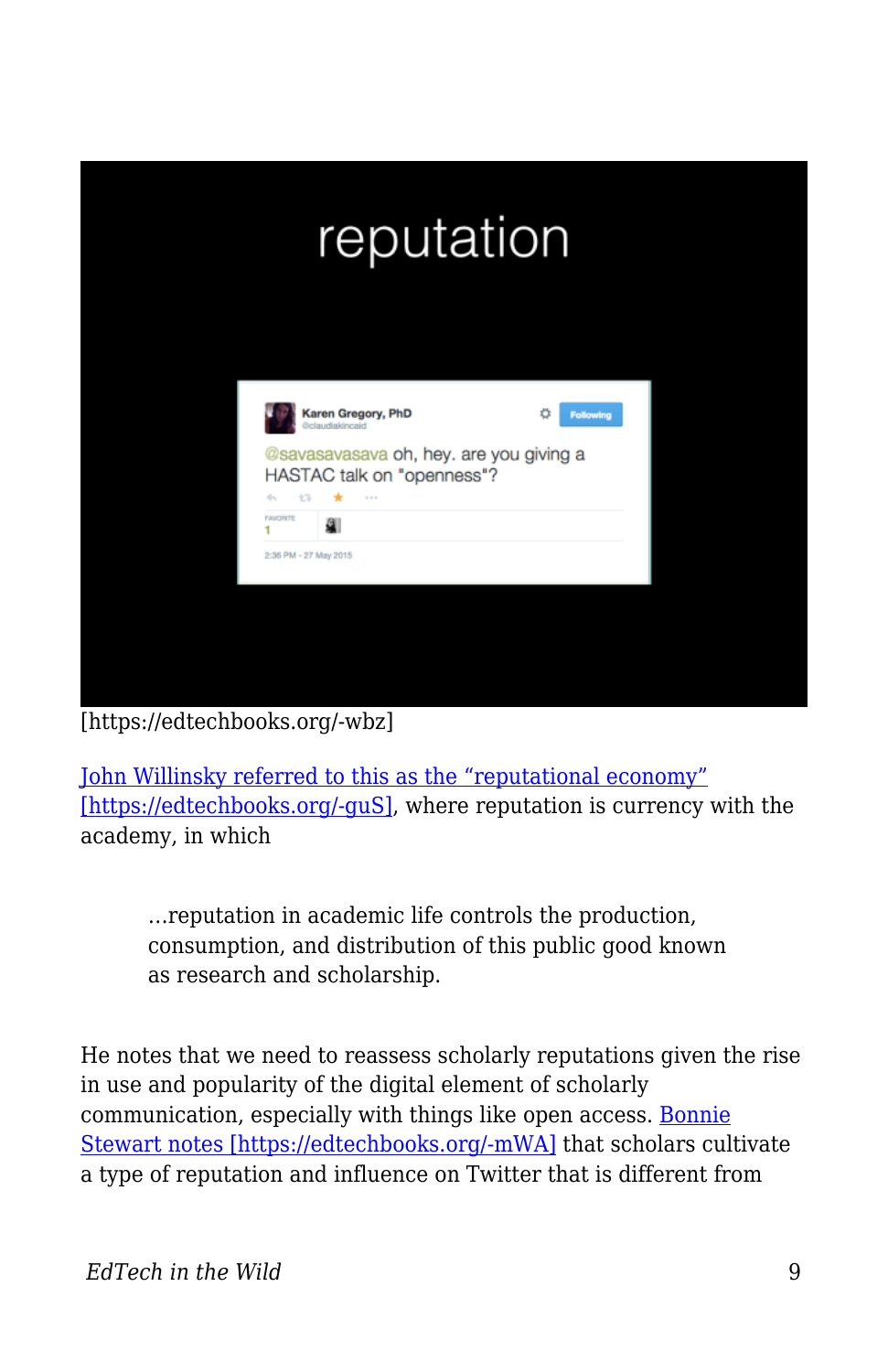traditional academia and that they are,

… engaged in curating and contributing resources to a broader "conversation" in their field or area of interest rather than merely promoting themselves or their work.

While building networks, users learn to recognize valuable connections and to weed out the 'noise' or unwanted information and people. [Judith Donath compared this to signaling theory](http://onlinelibrary.wiley.com/doi/10.1111/j.1083-6101.2007.00394.x/full) [https://edtechbooks.org/-jf]] - originally from economics and biology as the

… relationship between signals and qualities, showing why certain signals are more reliable and others are not.

Taking an example from Twitter, hashtags can be thought of as signaling identity unit[s\\* \[#hashtagpublics\]](#page--1-0), and identifying with particular hashtags can mean access to important connections and a resource-rich community.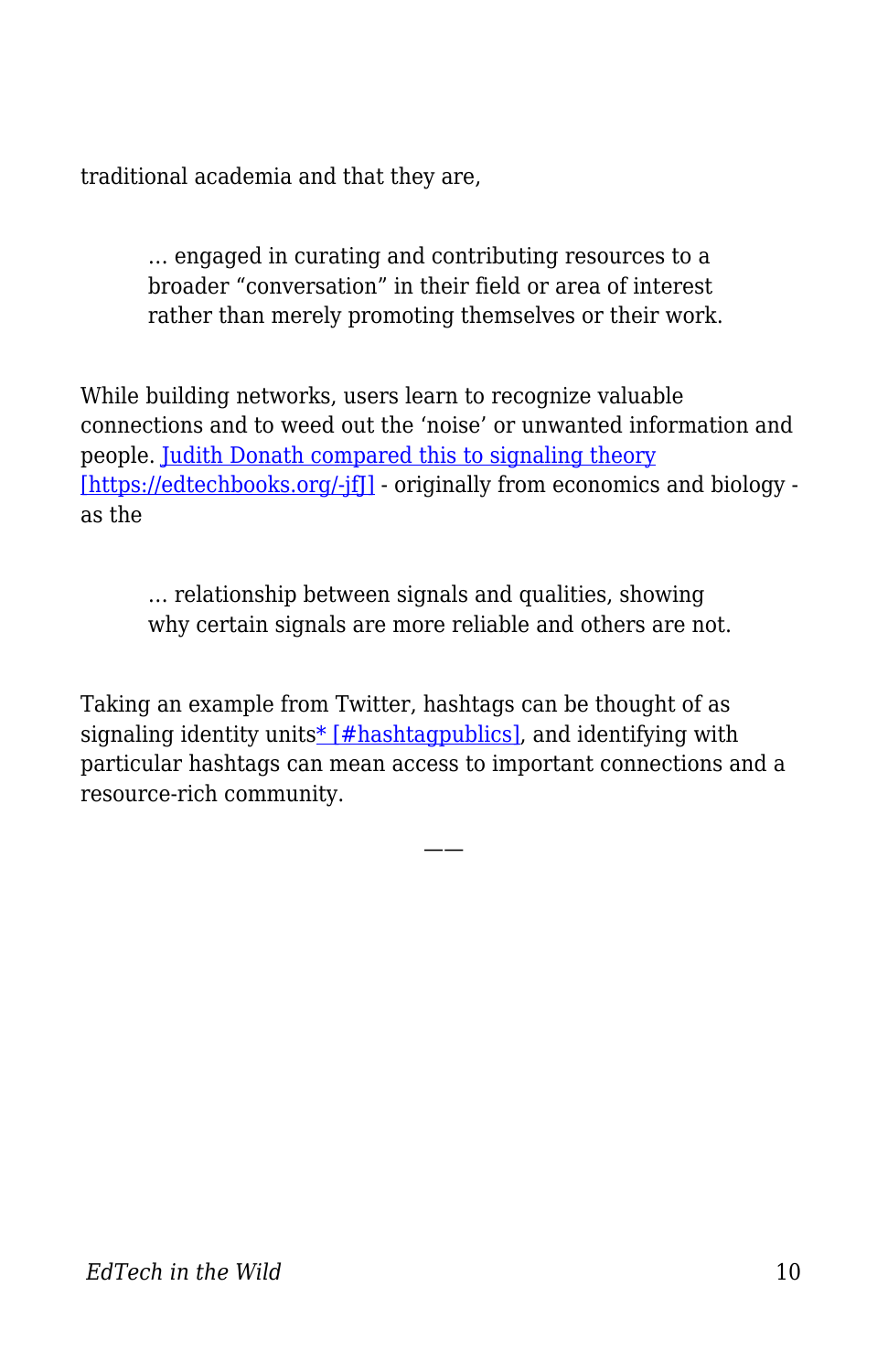

[https://edtechbooks.org/-kcE]

Let's talk about scholarship in the open. There are multiple articles and tweets and blogposts about the virtues of conducting one's scholarship in the open. And they're all right. But they're also all right for some people, and not for everyone.

The internet affords a type of open scholarship in which scholars can use blogs, Facebook, Twitter, and other platforms to think out loud and elicit feedback from peers. Doing so can yield surprising results, such as [Jessie Daniels' experience \[https://edtechbooks.org/-uat\]](http://blogs.lse.ac.uk/impactofsocialsciences/2013/09/25/how-to-be-a-scholar-daniels/) of tweeting about a topic, those tweets and the conversation around those tweets grew into a series of blog posts, and those posts and discussions around them led to a peer-reviewed journal article. It is a perfect example of what it means to be a scholar in the digital age the very nature of scholarship and process of scholarly work can look completely different from traditional academic models of scholarship.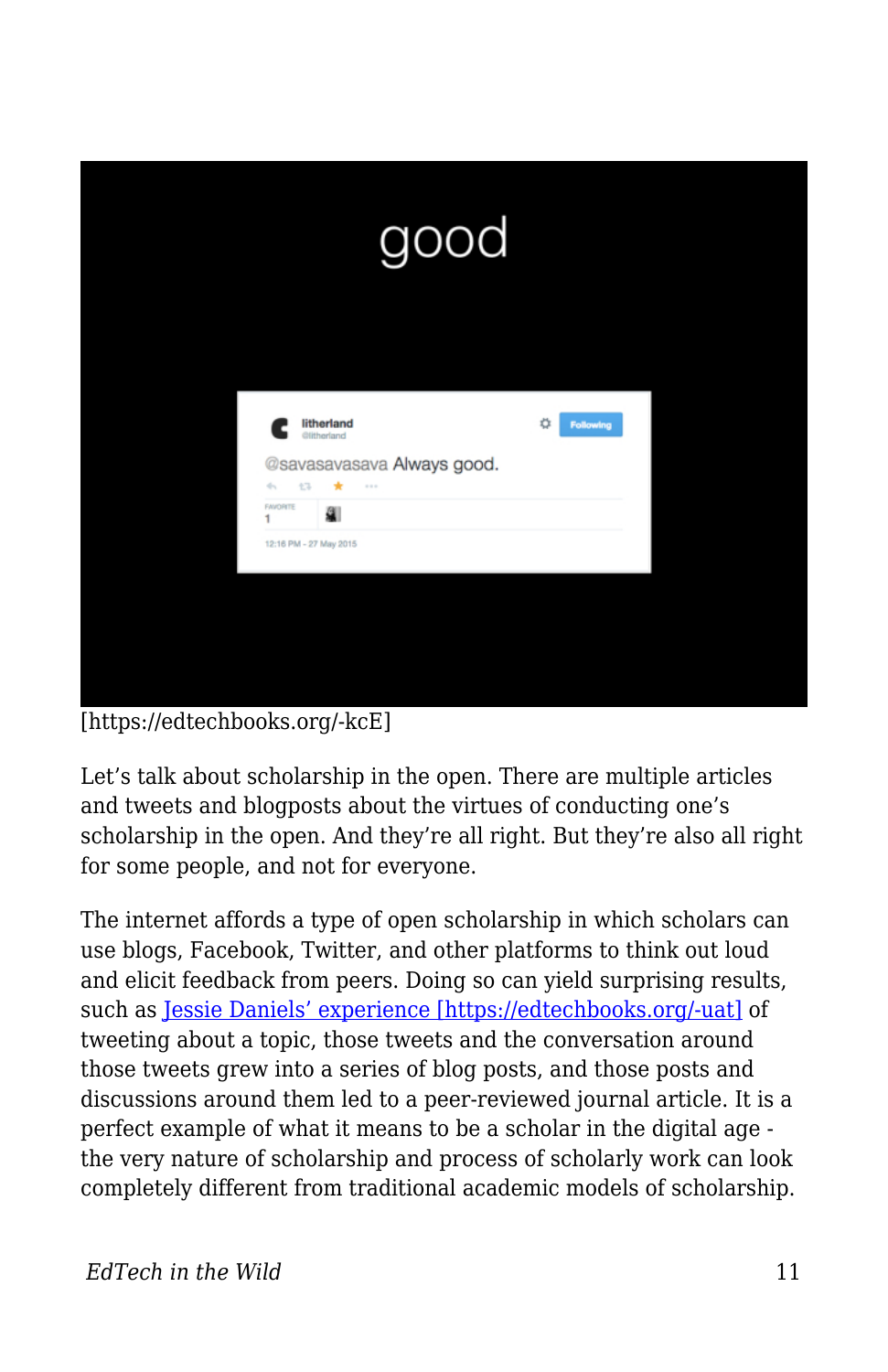[Martin Weller has talked about \[https://edtechbooks.org/-UBS\]](http://elcrps.uoc.edu/index.php/rusc/article/viewFile/v9n2-rubio/v9n2-dossier-eng#page=89) urging institutions to reward digital scholarship and even include it during tenure review. He identifies two good reasons for why academic institutions should recognize and reward digital scholarship:

- 1. support for scholars who produce work online signals to other members of the institution that being digital is a desirable and rewardable activity, and
- 2. as a way to foster innovation within the institution itself.

I have been given various opportunities and made valuable connections because of how open I was online. I reaped the benefits of this openness, but was also aware of how I came about those things, and how I had to put myself out there a little in order to come by them.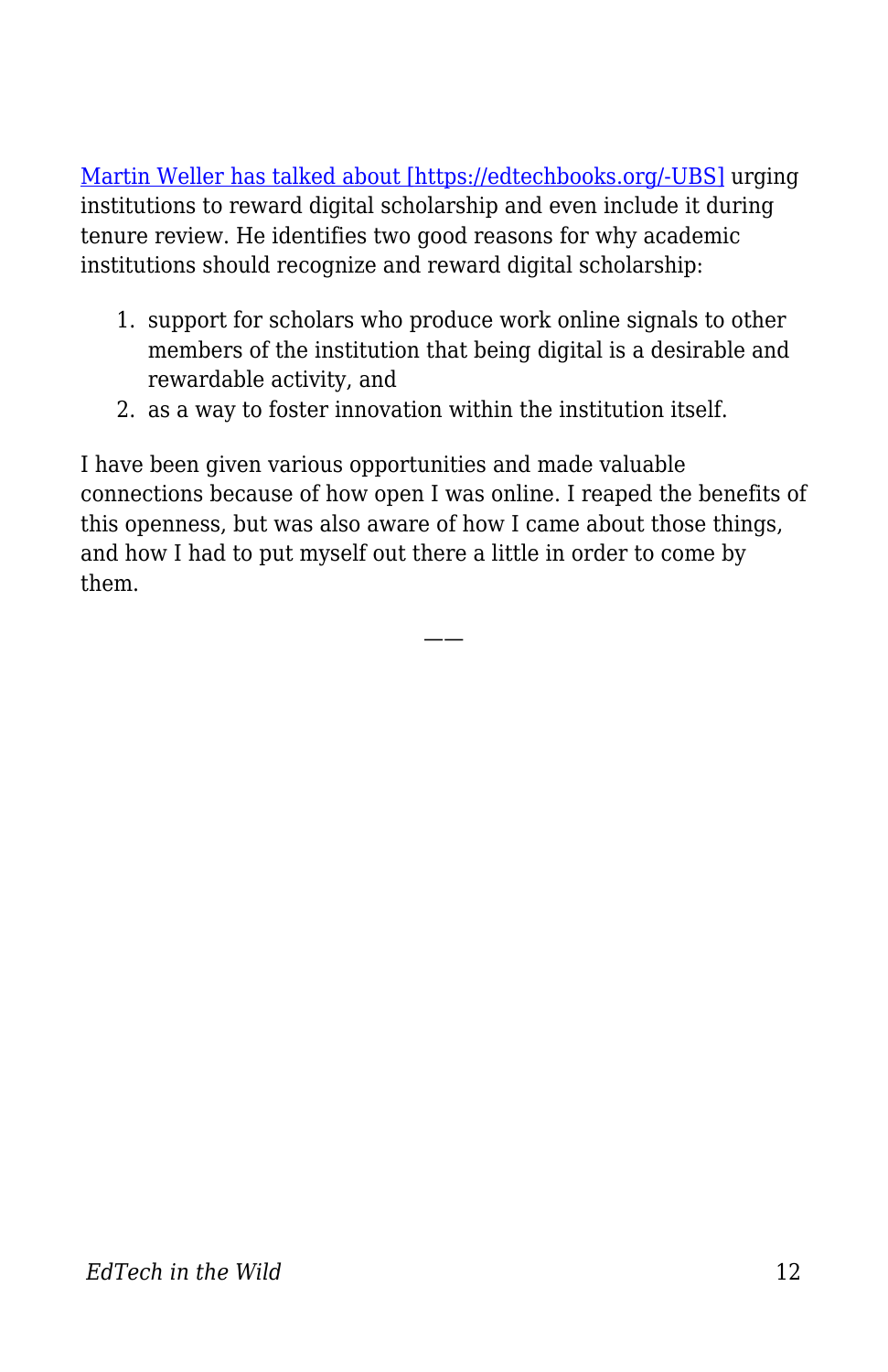| <b>Matthew Harrison</b><br>Ω<br><b>Following</b><br>Gmatthewharrison<br>@savasavasava but i imagine downsides:<br>privileging functionality for enfranchised users<br>over accessible design (as in some software);<br>$\ddot{}$<br>÷.<br>474<br>$1 - 1 - 1$<br><b>FAVORITE</b><br>1<br>9:47 AM - 27 May 2015 | bad |  |
|---------------------------------------------------------------------------------------------------------------------------------------------------------------------------------------------------------------------------------------------------------------------------------------------------------------|-----|--|
|                                                                                                                                                                                                                                                                                                               |     |  |
|                                                                                                                                                                                                                                                                                                               |     |  |

[https://edtechbooks.org/-rhj]

There are numerous examples of harm that has come from being "open" online, almost too many to list. Many might be familiar with more recent controversies, but I want to talk about a slightly older example of an academic kerfuffle (2012 is now considered old!) in what came to be [known \[https://edtechbooks.org/-zAJ\]](http://tressiemc.com/2012/09/30/an-idea-is-a-dangerous-thing-to-quarantine-twittergate/) [as](http://www.hastac.org/blogs/amanda-starling-gould/2012/10/01/twittergate-etiquette-and-ethic-live-tweeting-conference-or-l) [\[https://edtechbooks.org/-Grd\]](http://www.hastac.org/blogs/amanda-starling-gould/2012/10/01/twittergate-etiquette-and-ethic-live-tweeting-conference-or-l) [#twittergate](http://www.emory.edu/ACAD_EXCHANGE/whats_new/roopikatweetingconferences.html)

[\[https://edtechbooks.org/-MHa\].](http://www.emory.edu/ACAD_EXCHANGE/whats_new/roopikatweetingconferences.html) Some of us might remember it, but a quick recap: #twittergate referred to what I understood to be reservations about live-tweeting academic conferences, and the many reactions - positive and negative - to these reservations.

I bring up this example because it highlights some interesting points about "open" in the context of the academy, and how things like social media are pushing those boundaries. Academic conferences are thought of as both "open" places and "closed" spaces. They are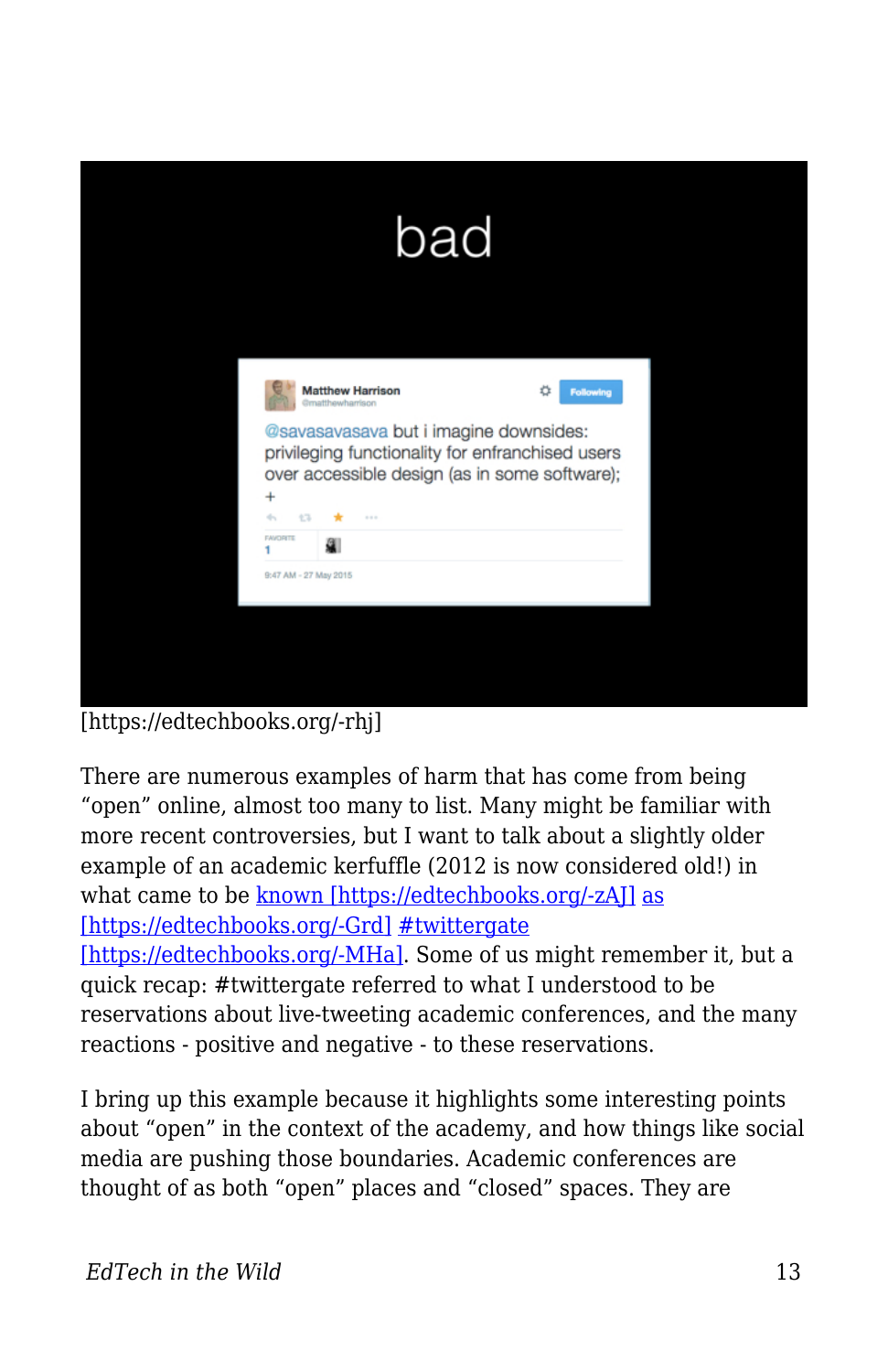attended by our peers and are where we share new ideas and get feedback on those ideas. They're often a testing ground, if you will, for things a lot like what I'm doing now. Academic conferences are also traditionally open fora, but only insofar as our immediate communities and disciplines are concerned, given the ability or support for travel and registration fees. With social media like Twitter, this "open" forum gets more open, in a sense. The communities that tune in are often just extensions of the communities present physically - mostly academic, but livetweeting also makes these conferences accessible to those who may be interested but not in academia and those who cannot attend in person.

A lot of the commentary about this issue supported livetweeting, but called for being respectful of what presenters might prefer. What's interesting is that we don't even really think about this any more. Like it's fine to livetweet now, it's expected, even required. But the thing that struck me during it all, was that not as many people considered who might be harmed by this behavior. A lot of the focus was on academics who were thought of as somewhat "old school", paranoid, and possibly privileged, rather than on those academics who were more junior, conducting sensitive research, or just preferred not to be broadcast in that way. Personally, I am conflicted about this issue. And perhaps it is a non-issue now, but still something we should consider.

And there are more examples. Many more. Friends who have been open about their feelings, opinions, and work have been on the receiving end of a barrage of hate and abuse, to the extent of being afraid for their lives. This is not the "democratic" internet or social media we were promised.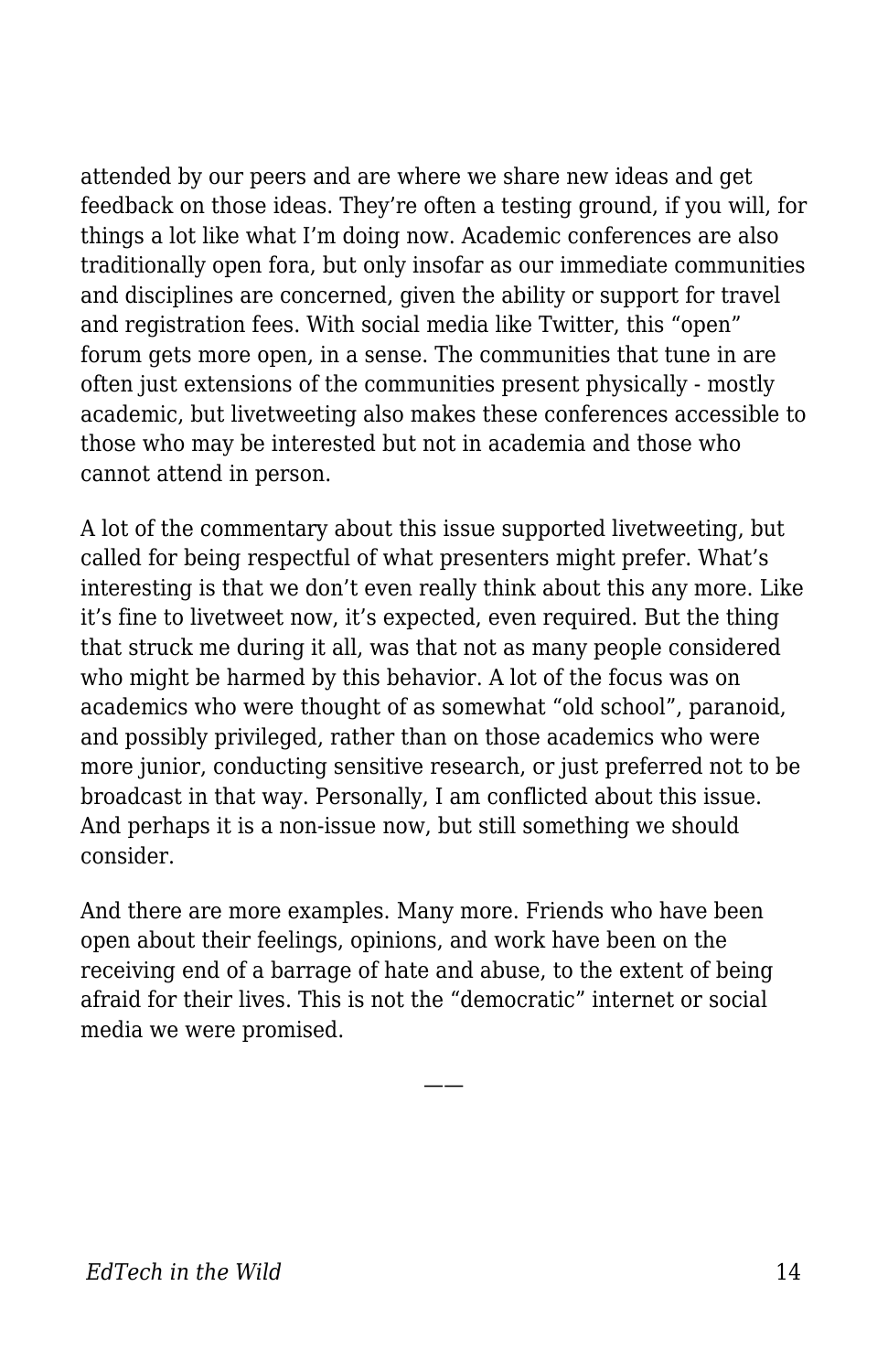## networked participatory scholarship



[https://edtechbooks.org/-GkS]

We touched on networked scholarship a little earlier and I want to talk about it a little more. We're all here as part of a network of scholars, namely HASTAC. [hastac.org \[http://www.hastac.org\]](http://www.hastac.org) is a really amazing place for our network to share scholarship and have discussions around ideas and shared interests, but it's also a place where many scholars post their work and research. It's a community that respects its members. And I think this is partly because of how the community and platform are designed, and how membership is set up. It is not an open platform in the vein of Twitter, and it caters to a very specific community.

## [Veletsianos and Kimmons call it \[https://edtechbooks.org/-](http://www.veletsianos.com/wp-content/uploads/2011/11/NPS_final_published.pdf)

[FWx\]](http://www.veletsianos.com/wp-content/uploads/2011/11/NPS_final_published.pdf) "networked participatory scholarship" to provide a paradigm for the way in which scholars are using participatory online technologies to add to existing scholarly practices, and even bring them into the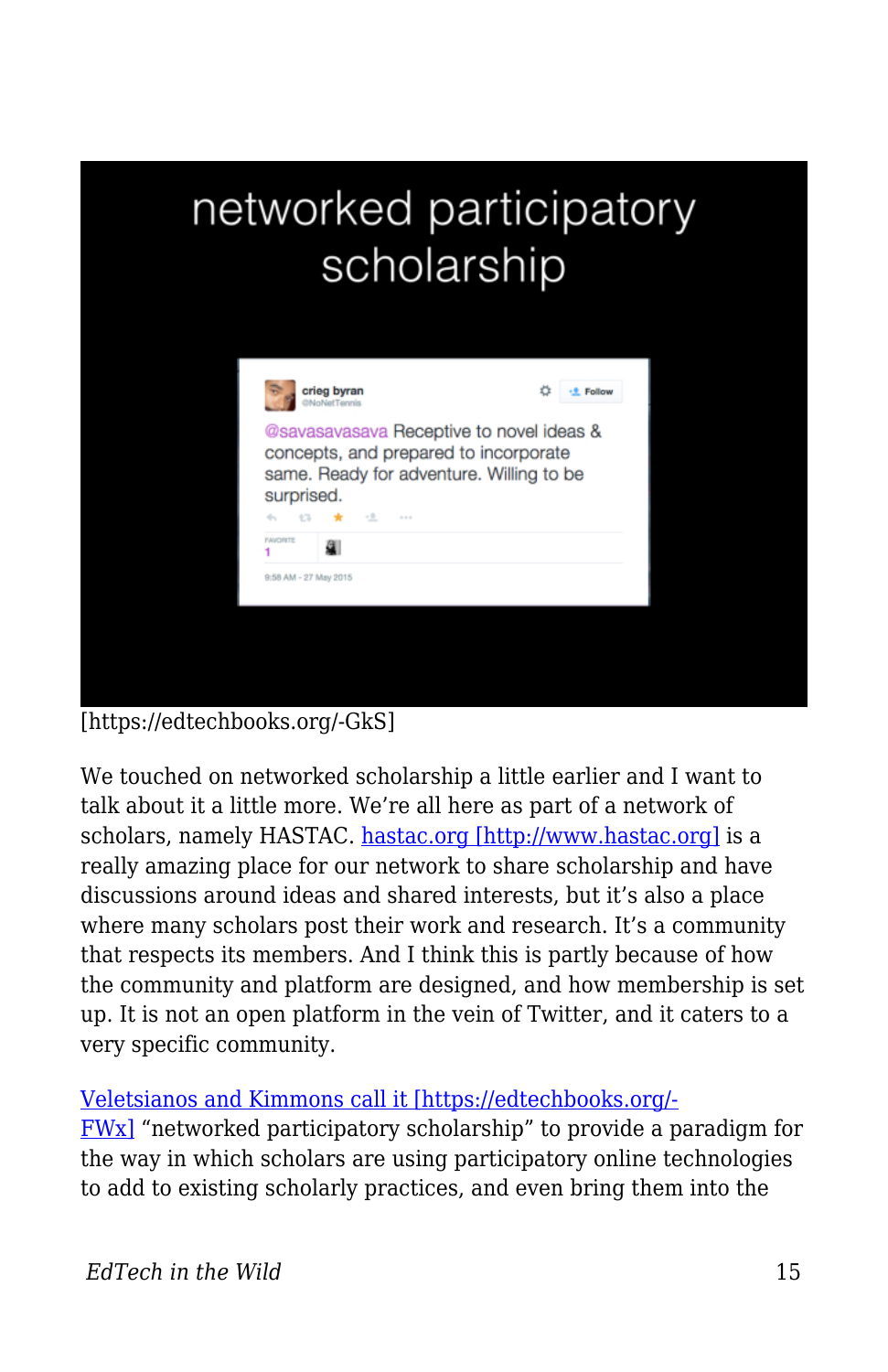21st century.

For example, social media platforms like Twitter afford further forms of peer review, and possibly even push the definition of "peer review". Scholars who discuss academic ideas and themes get a sort of early peer input on their work, which can then translate into early drafts of a larger work which they can share on Twitter and elicit further feedback, and finally submit the work to a formal academic journal after having already received a substantial degree of peer review and input. While Jessie Daniels' story from earlier is the most positive example of this sort of evolved and collaborative peer review, it will be interesting to see how this model develops.



[https://edtechbooks.org/-avd]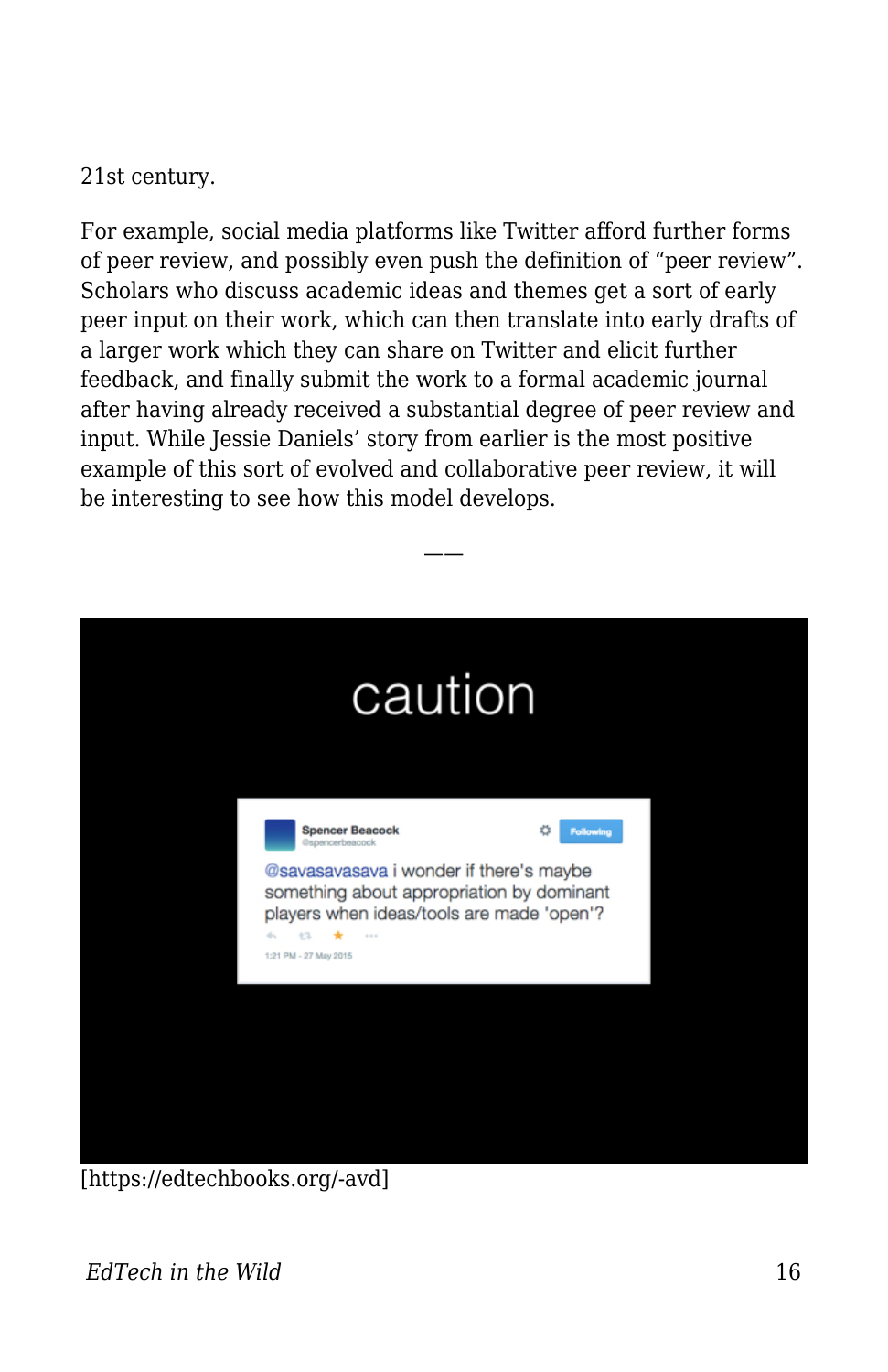Veletsianos and Kimmons highlight the advantages of open scholarship, but also warn of the down sides of it, such as misappropriation, expectation of digital literacy, and the potential of openness creating inequalities within scholarly communities. [Tressie](http://tressiemc.com/2012/09/30/an-idea-is-a-dangerous-thing-to-quarantine-twittergate/) [McMillan Cottom points out \[https://edtechbooks.org/-zAJ\]](http://tressiemc.com/2012/09/30/an-idea-is-a-dangerous-thing-to-quarantine-twittergate/) the risks of online scholarship to scholars who are members of marginalized or minority groups. Scholars can feel pressured to take on open scholarship - either as a way to increase visibility for their own work or at the insistence of their academic institutions, Cottom says, but institutions should offer support to these scholars, especially if they are minorities, women, and junior scholars. While public scholarship can be vastly advantageous and beneficial to some, not all are prepared to face the kinds of discrimination and harassment the open web can bring to your door.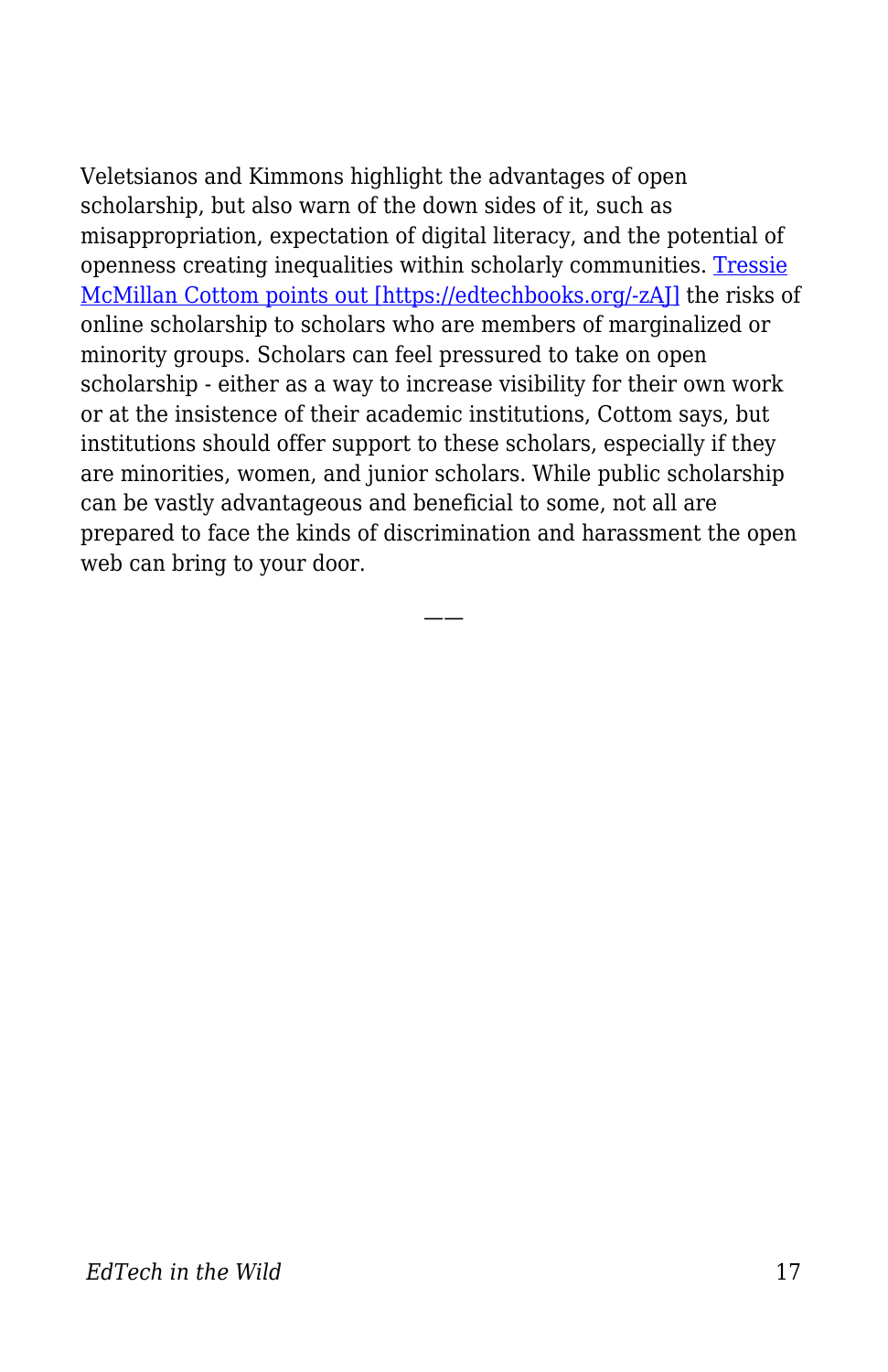

[https://edtechbooks.org/-eDm]

So, open is not good for everyone, and tends to bias those in already privileged positions - race, class, gender. The hype around open, while well-intentioned, is also unintentionally putting many people in harm's way and they in turn end up having to endure so much. The people calling for open are often in positions of privilege, or have reaped the benefits of being open early on - when the platform wasn't as easily used for abuse, and when we were privileged to create the kinds of networks that included others like us.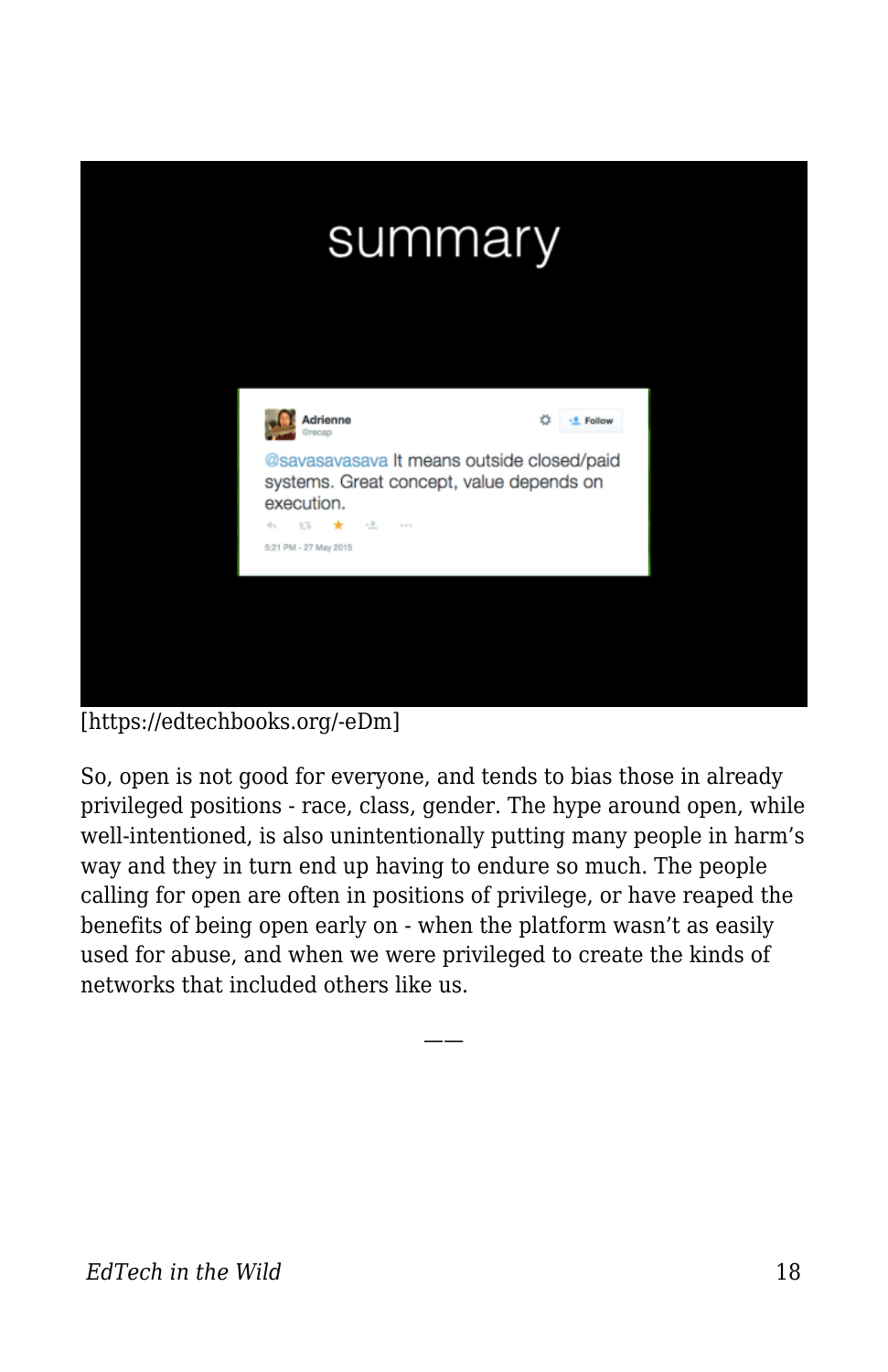|                                                     | tips                                                                                                                                               |                       |  |
|-----------------------------------------------------|----------------------------------------------------------------------------------------------------------------------------------------------------|-----------------------|--|
| elena<br>@ElenalsAwesome<br>43<br>۰<br>÷.<br>$-111$ | @savasavasava open means vulnerable,<br>open to possibilities, to exploration, to<br>excitement. open is also scary,<br>becauseanyone can walk in. | Ö<br><b>Following</b> |  |
| <b>FAVORITE</b><br>a.<br>1<br>9:46 AM - 27 May 2015 |                                                                                                                                                    |                       |  |

[https://edtechbooks.org/-wem]

What are some of the things we can do to be more sensitive to those for whom "open" can mean harm? Some of these things may seem obvious or commonsensical, but they bear repeating because even I get swept up in things and lose sight of what's important for my community.

**Interrogate platforms** - We need to look closely at and be critical of the affordances and features of the platforms and online spaces we use, and point these out often.

**Find workarounds** - People often find ways to subvert systems to create safer spaces for themselves. When existing structures do not provide safety, we need to look at ways to work around the system in order to create those spaces.

**Find and nurture community** - It is in our interest to create a closeknit group of people who are easy to access when you need them. This doesn't mean creating closed communities of only your friends, but it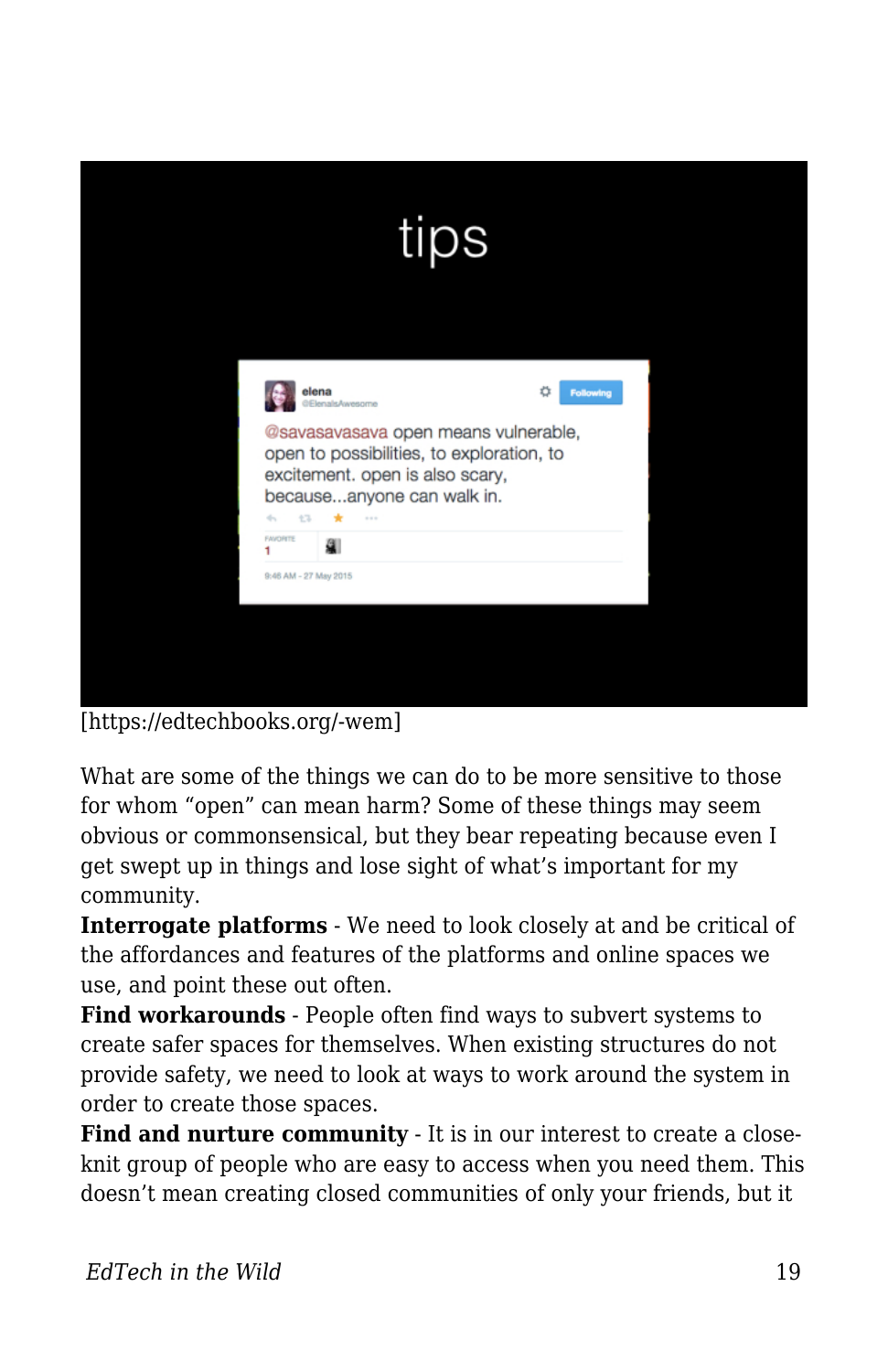does mean that you have a trusted few who you can turn to in times of need.

**Push back** - We need to take companies and platforms to task, especially those individuals or groups who create them. Software, platforms, and technology are NOT neutral. They are imbued with the biases of those who built them, regardless of whether they were coming from a good place or not.

**Create inclusive spaces** - We need to do the extra work to include more and diverse voices. We shouldn't be lazy and just reach into our echo chambers, but we need to do the hard work it takes to find people who can speak to different experiences when we build community, organize conferences, or even create an app.

**Be self-reflexive** - We need to take a long hard look at ourselves and our echo chambers. Echo chamber can be safe spaces - there is overlap here - but we need to be mindful of creating cliques and find the balance between these two.

**Support your people** - We must push for institutional buy-in for supporting members of our communities. We can work within our universities or educational institutions to put action plans in place and create guidelines for how to address online abuse, should it occur. **Be mindful of using tweets** - Don't embed tweets. Just because they're public, this doesn't mean it's ok to embed a tweet without permission of the author, or even otherwise. Embedding a tweet increases the reach of the tweet and brings it to a different medium. it also makes accessing the author easier. In the same way, be careful of how you use storify. Taking tweets out of context can lead people to misinterpret meaning.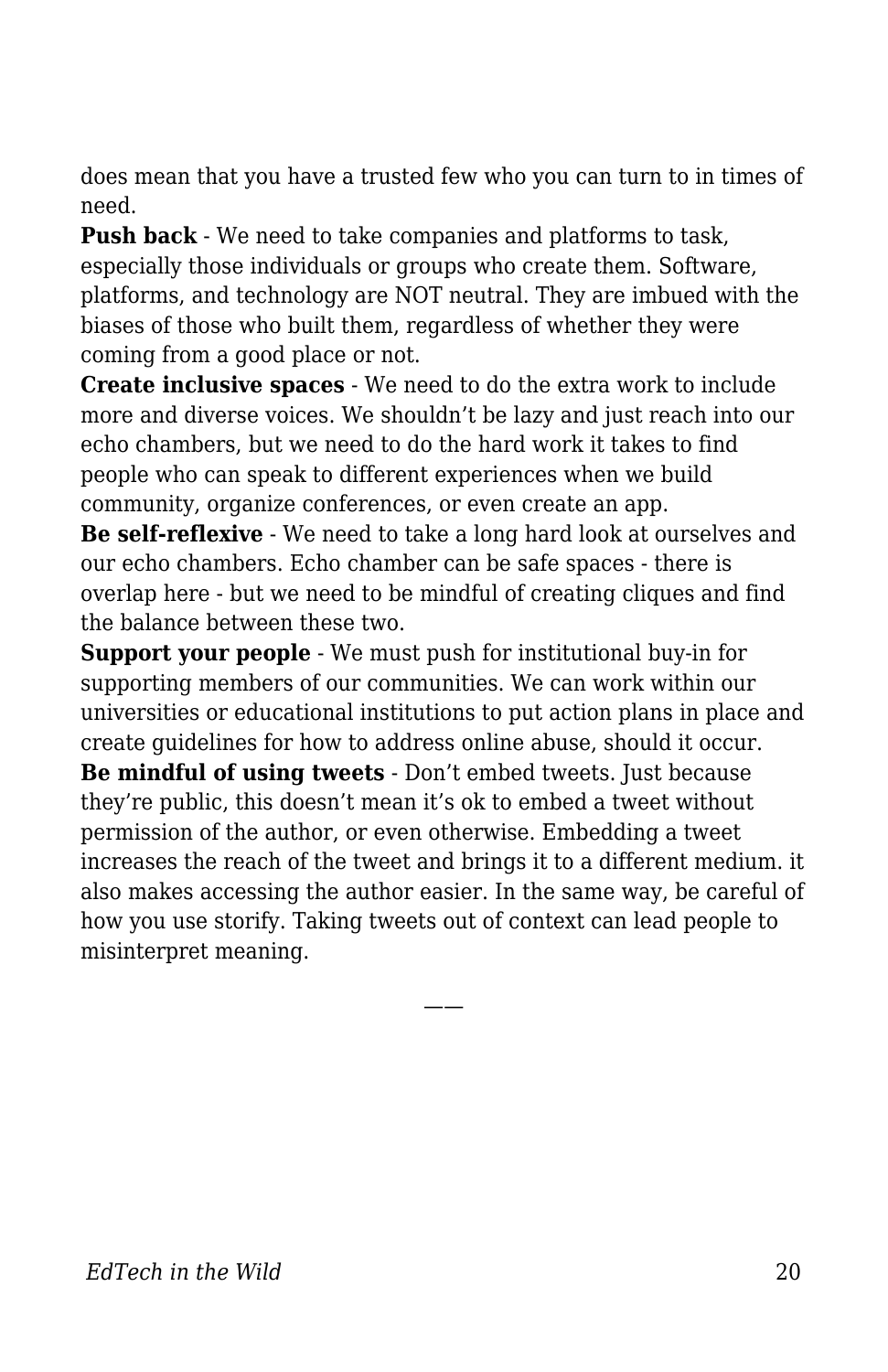[https://edtechbooks.org/-HfB]